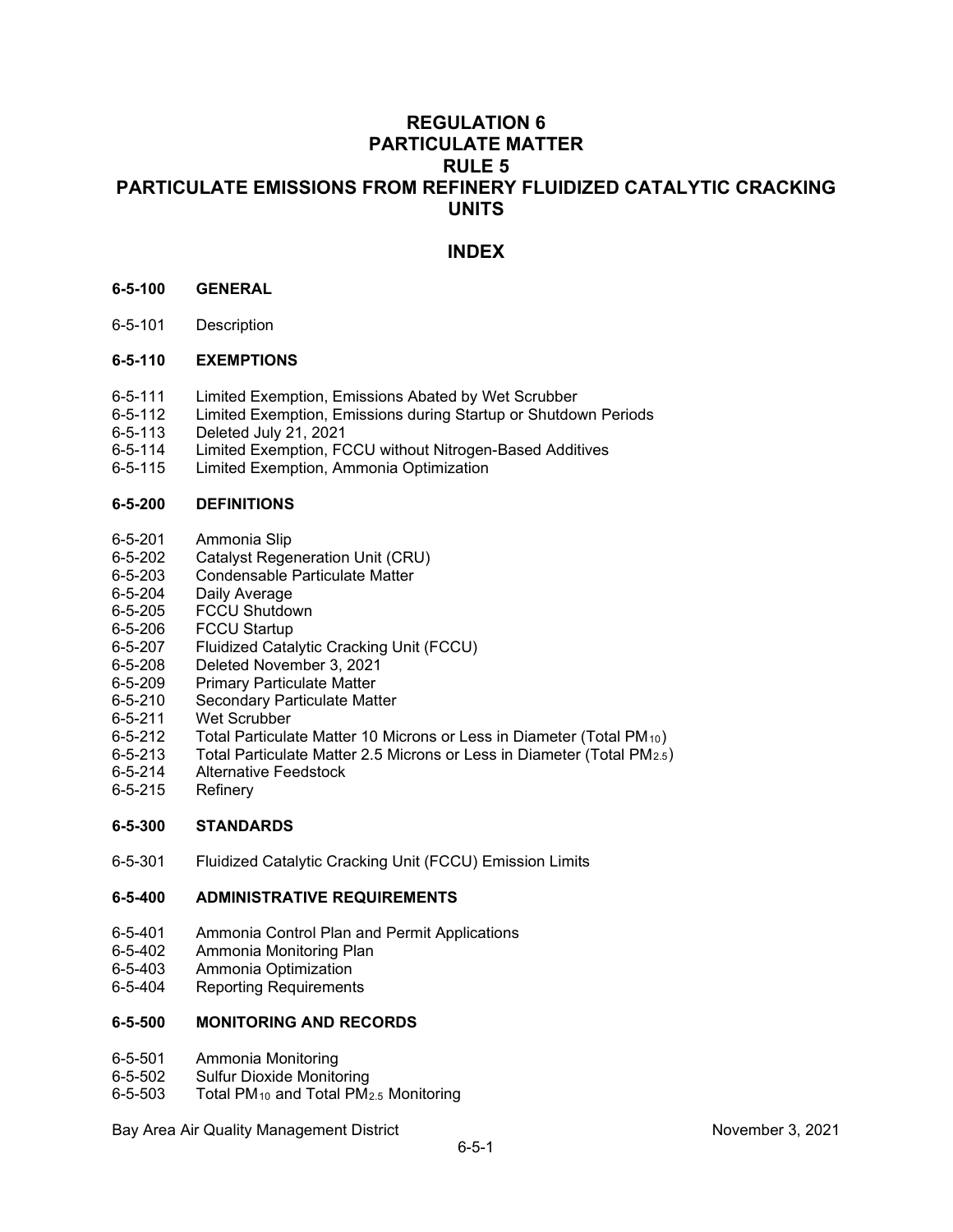6-5-504 Records

## **6-5-600 MANUAL OF PROCEDURES**

- 
- 6-5-601 Compliance Determination<br>6-5-602 Determination of Ammonia 6-5-602 Determination of Ammonia and Oxygen<br>6-5-603 Determination of Sulfur Dioxide
- 6-5-603 Determination of Sulfur Dioxide<br>6-5-604 Determination of Total Particulat
- 6-5-604 Determination of Total Particulate Matter 10 Microns or Less in Diameter (Total PM<sub>10</sub>)<br>6-5-605 Determination of Total Particulate Matter 2.5 Microns or Less in Diameter (Total PM<sub>2.5</sub>)
- Determination of Total Particulate Matter 2.5 Microns or Less in Diameter (Total PM<sub>2.5</sub>)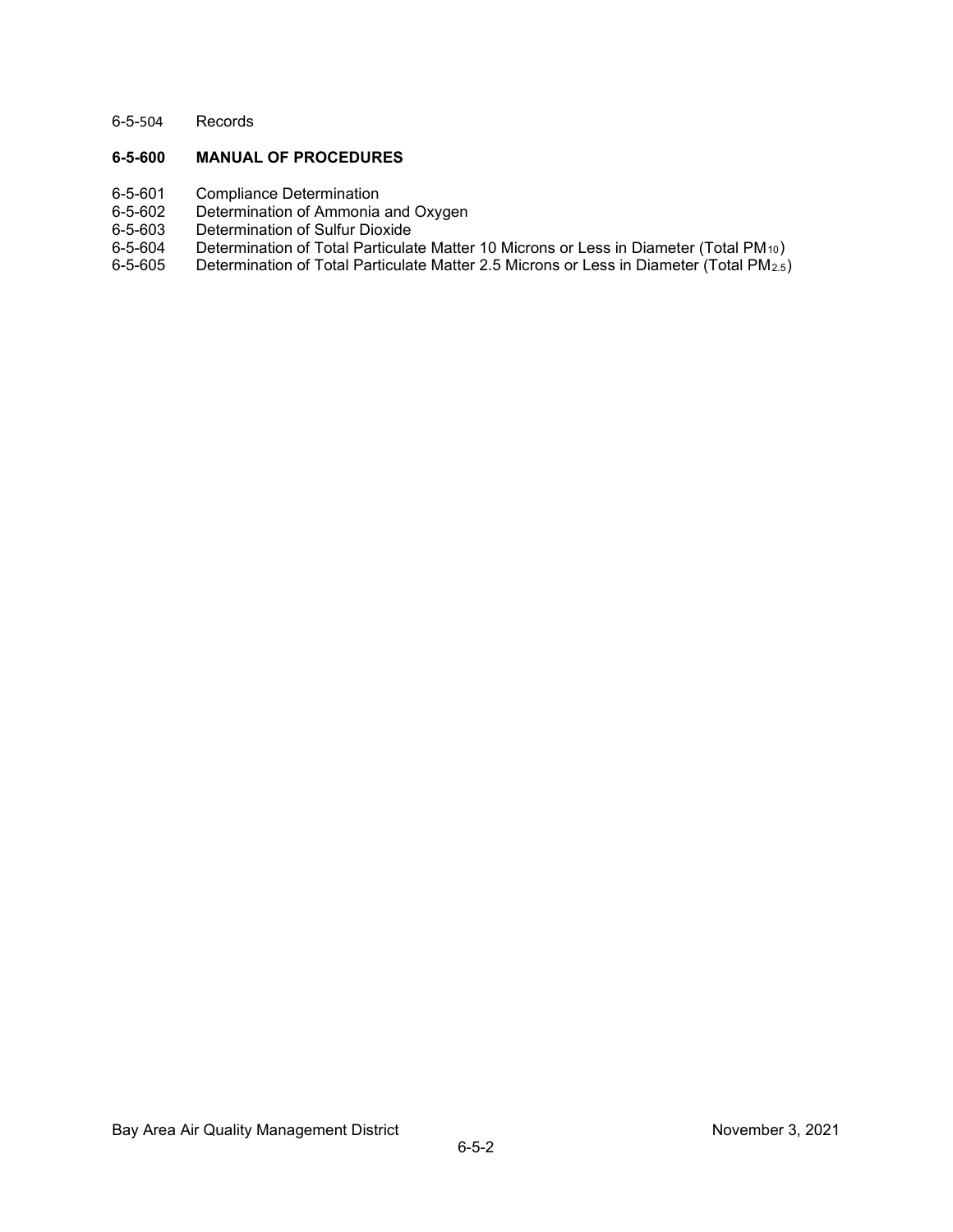## **REGULATION 6 PARTICULATE MATTER RULE 5 PARTICULATE EMISSIONS FROM REFINERY FLUIDIZED CATALYTIC CRACKING UNITS**

(Adopted December 16, 2015)

## **6-5-100 GENERAL**

**6-5-101 Description:** This rule limits the emissions of particulate matter, including filterable and condensable particulate matter from refinery fluidized catalytic cracking units (FCCUs) as well as emissions of precursors of secondary particulate matter. Regulation 6, Rule 1 addresses filterable particulate emissions from FCCUs. For the purposes of this rule, commingled emissions from an FCCU and one or more other sources from a single exhaust point shall all be considered to be FCCU emissions as described in District Regulation 1: General Provisions and Definitions, Section 1-107.

*(Amended 7/21/2021; 11/3/2021)*

## **6-5-110 EXEMPTIONS**

**6-5-111 Limited Exemption, Emissions Abated by Wet Scrubber:** The emission limit for ammonia in Section 6-5-301.1 shall not apply to sources that are abated by a wet scrubber that is required to be operated by a District permit and that constitutes best available control technology (BACT) for any pollutant when permitted or constructed.

#### *(Amended 12/19/2018; 7/21/2021)*

**6-5-112 Limited Exemption, Emissions during Startup or Shutdown Periods:** The emission limit for ammonia in Section 6-5-301.1 and short-term seven-day rolling average emission limit for sulfur dioxide in Section 6-5-301.2.2 shall not apply to emissions during an FCCU startup or shutdown period. FCCU startup and shutdown periods shall be as defined in this rule, unless a different period is specified in a District Permit to Operate for an FCCU, in which case the Permit to Operate shall take precedence. This exemption is also applicable to a non-FCCU source with startup or shutdown provisions specified in a Permit to Operate, if that source is subject to the requirements of Section 6-5-301 because the source emissions are commingled with those of an FCCU at a single exhaust point; the startup or shutdown provisions specified in the Permit to Operate shall be the basis for this exemption. Whenever this exemption applies to any source, it shall apply to all sources with commingled emissions.

*(Amended July 21, 2021)*

# **6-5-113 Deleted July 21, 2021**

**6-5-114 Limited Exemption, FCCU without Nitrogen-Based Additives:** The emission limit for ammonia in Section 6-5-301.1 shall not apply to an FCCU where ammonia, urea or any other nitrogen-based additive is not used in a way that contributes to ammonia or condensable particulate FCCU emissions.

*(Amended July 21, 2021)*

## **6-5-115 Limited Exemption, Ammonia Optimization:**

- 115.1 Before July 21, 2026, the ammonia emission limit in Section 6-5-301.1 shall not apply to the owner/operator of a refinery that implements an optimization of ammonia and/or urea injection in accordance with Section 6-5-403.
- 115.2 Effective July 21, 2026, the ammonia emission limit in Section 6-5-301.1 shall apply to all owner/operators previously exempt under Section 6-5-115.1.

*(Amended 7/21/2021; 11/3/21)*

Bay Area Air Quality Management District November 3, 2021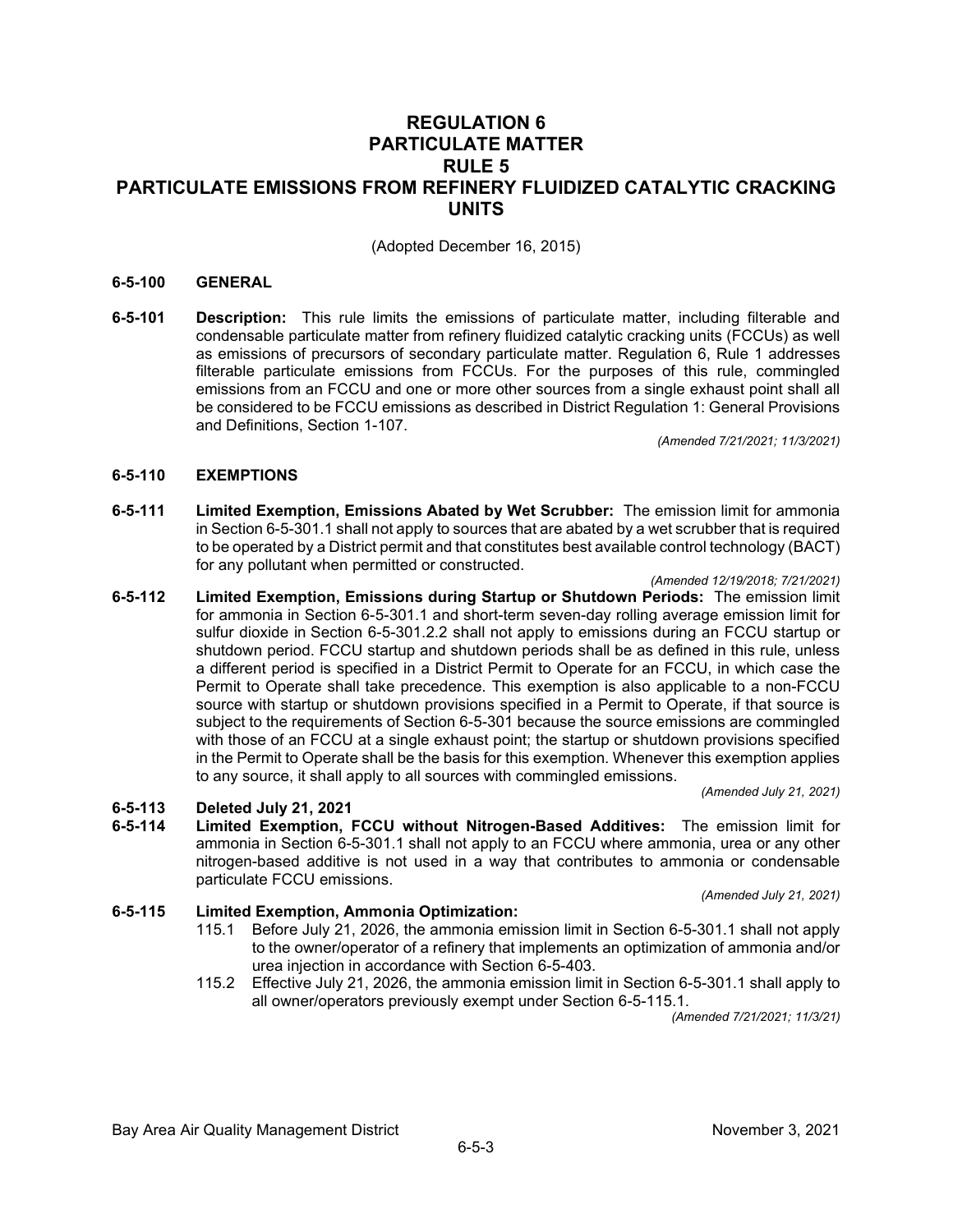## **6-5-200 DEFINITIONS**

- **6-5-201 Ammonia Slip:** Ammonia slip is the amount of unreacted ammonia emitted to the atmosphere from the FCCU, regardless of the source of the ammonia.
- **6-5-202 Catalyst Regeneration Unit (CRU):** A catalyst regeneration unit regenerates spent FCCU catalyst by burning off the coke that has deposited on the catalyst surface. The resulting CRU flue gas is the primary emission source addressed by this rule.
- **6-5-203 Condensable Particulate Matter:** Liquid droplets that coalesce, or gaseous emissions that condense to form liquid or solid particles. These liquid and/or solid particles are identified as condensable organic or condensable inorganic particulate matter using EPA Test Method 202.
- **6-5-204 Daily Average:** The arithmetic mean of the measured ammonia emissions subject to Section 6-5-301.1 on any calendar day that the FCCU operates.

*(Amended July 21, 2021)*

- **6-5-205 FCCU Shutdown:** Unless otherwise specified in a District Permit to Operate, FCCU shutdown is a period which begins when fresh feed flow to the FCCU reactor stops and ends when the main blower for catalyst recirculation is shutdown.
- **6-5-206 FCCU Startup:** Unless otherwise specified in a District Permit to Operate, FCCU startup is a period not exceeding 120 hours which begins with the startup of the main blower for introduction of catalyst and ends after fresh feed is introduced to the FCCU reactor, when the process reaches steady state.
- **6-5-207 Fluidized Catalytic Cracking Unit (FCCU):** A fluidized catalytic cracking unit (FCCU) is a processing unit that converts heavy organic fractions, typically from crude oil distillation units, into lighter fuel intermediates by using a fine, powdered catalyst to promote a chemical reaction in which the heavy organic molecules are broken into smaller molecules. In addition to the cracking reactor, an FCCU includes a catalyst regeneration unit (CRU), ancillary equipment including blowers, and all equipment for controlling air pollutant emissions and recovering heat. *(Amended November 3, 2021)*

# **6-5-208 Deleted November 3, 2021**

- **6-5-209 Primary Particulate Matter:** Material emitted to the atmosphere as filterable or condensable particulate matter.
- **6-5-210 Secondary Particulate Matter:** Material emitted to the atmosphere in a gaseous form that will not coalesce or condense to a solid or liquid form at atmospheric temperature and pressure, but that may react in the atmosphere into a solid or liquid form. For the purposes of this rule, precursors of Secondary Particulate Matter shall include sulfur dioxide (SO2) and ammonia.
- **6-5-211 Wet Scrubber:** A device that removes air pollutants from gas streams by contacting the gas stream with a scrubbing liquid.
- **6-5-212 Total Particulate Matter 10 Microns or Less in Diameter (Total PM10):** Material emitted to the atmosphere as filterable particulate matter or condensable particulate matter less than 10 microns in diameter. *(Adopted July 21, 2021)*
- **6-5-213 Total Particulate Matter 2.5 Microns or Less in Diameter (Total PM2.5):** Material emitted to the atmosphere as filterable particulate matter or condensable particulate matter less than 2.5 microns in diameter.

*(Adopted July 21, 2021)*

**6-5-214 Alternative Feedstock**: Any feedstock, including but not limited to any intermediate, product or byproduct material, that contains organic material that is not derived from crude oil product, coal, natural gas, or any other fossil-fuel based organic material.

*(Adopted November 3, 2021)*

**6-5-215 Refinery:** An establishment that is located on one or more contiguous or adjacent properties that processes any petroleum or alternative feedstock to produce more usable products such as gasoline, diesel fuel, aviation fuel, lubricating oils, asphalt or petrochemical feedstocks, or any other similar product. Refinery processes include separation processes (e.g., atmospheric or vacuum distillation, and light ends recovery), conversion processes (e.g., cracking, reforming, alkylation, polymerization, isomerization, coking, and visbreaking), treating processes (e.g., hydrodesulfurization, hydrotreating, chemical sweetening, acid gas removal, and deasphalting), feedstock and product handling (e.g., storage, crude oil blending, non-crude oil feedstock blending, product blending, loading, and unloading), and auxiliary

Bay Area Air Quality Management District November 3, 2021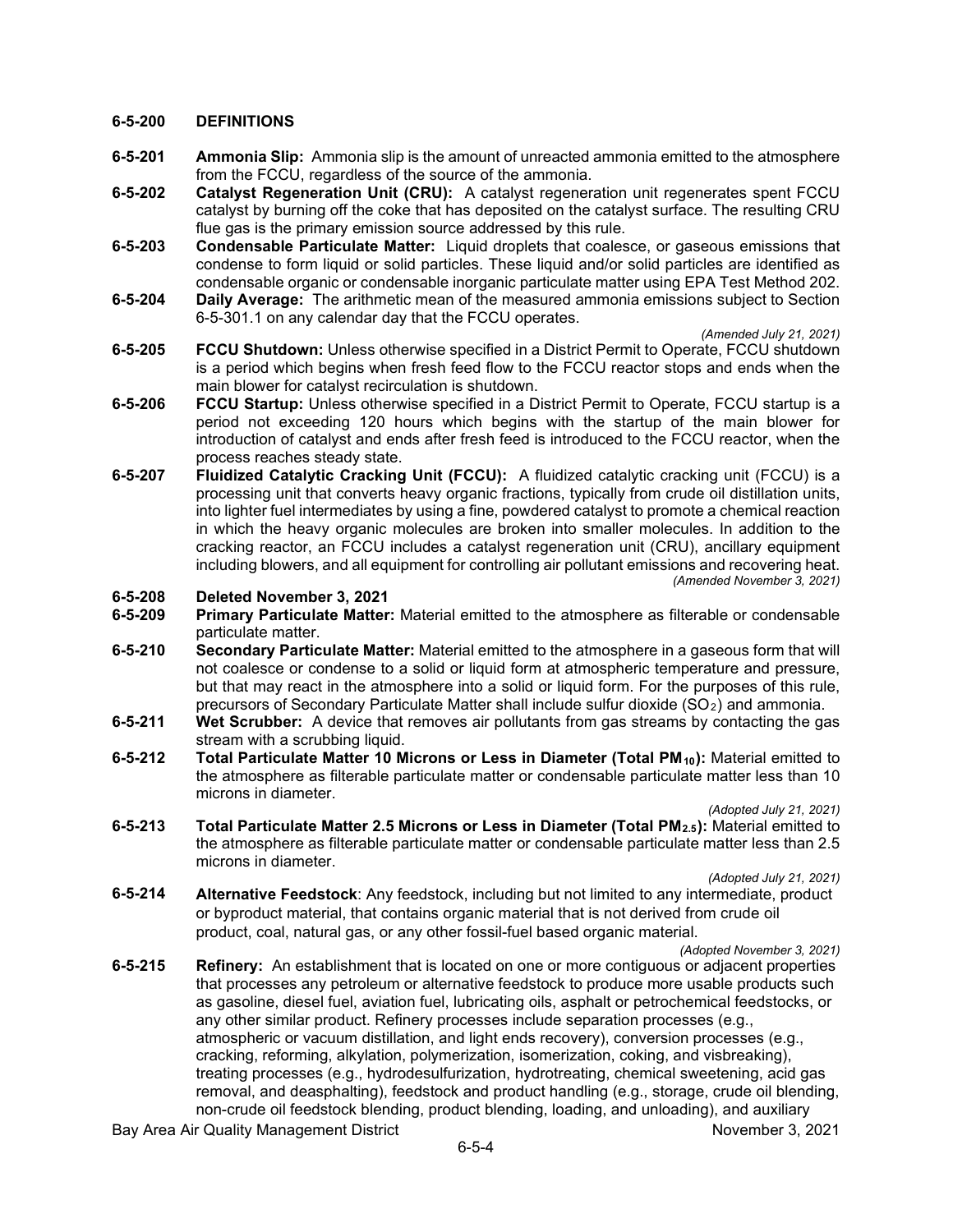facilities (e.g., boilers, waste water treatment, hydrogen production, sulfur recovery plant, cooling towers, blowdown systems, compressor engines, and power plants).

*(Adopted November 3, 2021)*

## **6-5-300 STANDARDS**

**6-5-301 Fluidized Catalytic Cracking Unit (FCCU) Emission Limits:** The owner/operator of a refinery that includes an FCCU shall not cause emissions to the atmosphere from the FCCU that exceed the limits in Table 1 on or after the indicated effectiveness date:

| TADIE T – LOCO ENIISSION FININS |                                         |                                                 |                                                                                 |                       |
|---------------------------------|-----------------------------------------|-------------------------------------------------|---------------------------------------------------------------------------------|-----------------------|
| <b>Section</b>                  | <b>Pollutant</b>                        | <b>Emission Limit</b>                           |                                                                                 | <b>Effective Date</b> |
| 301.1                           | Ammonia                                 |                                                 | 10 ppmvd at $3\%$ O <sub>2</sub> as a daily                                     | January 1, 2018 or    |
|                                 |                                         | average                                         |                                                                                 | July 21, 2026, for an |
|                                 |                                         |                                                 |                                                                                 | owner/operator        |
|                                 |                                         |                                                 |                                                                                 | previously exempt     |
|                                 |                                         |                                                 |                                                                                 | under Section 6-5-    |
|                                 |                                         |                                                 |                                                                                 | 115.1                 |
| 301.2                           | Sulfur<br>Dioxide                       | 2.1                                             | 25 ppmvd at $0\%$ O <sub>2</sub> on a 365-<br>day rolling average basis;<br>and | July 21, 2026         |
|                                 |                                         | $2.2^{\circ}$                                   | 50 ppmvd at 0% O <sub>2</sub> on a 7-<br>day rolling average basis              | July 21, 2026         |
| 301.3                           | Total                                   | 0.010 gr/dscf at 5% O <sub>2</sub> on a rolling |                                                                                 | July 21, 2026         |
|                                 | four-quarter average basis<br>$PM_{10}$ |                                                 |                                                                                 |                       |

*(Amended 12/19/2018; 7/21/2021; 11/3/2021)*

## **6-5-400 ADMINISTRATIVE REQUIREMENTS**

**6-5-401 Ammonia Control Plan and Permit Applications:** No later than January 1, 2017, the owner/operator of a refinery subject to the ammonia emission limit in Section 6-5-301.1 shall submit to the APCO a control plan detailing the measures, if any, to be taken in order to meet the requirements of Section 6-5-301.1, and also applications for all Authorities to Construct necessary for compliance with Section 6-5-301.1.

#### *(Amended 7/21/2021; 11/3/2021)*

**6-5-402 Ammonia Monitoring Plan:** No later than January 1, 2017, the owner/operator of a refinery that includes an FCCU subject to the ammonia emission limit in Section 6-5-301 shall submit to the APCO a plan for the installation of an ammonia monitoring system to perform monitoring as required by Section 6-5-501. This plan shall identify the proposed monitoring technique, monitoring equipment, installation details and installation schedule.

*(Amended 7/21/2021; 11/3/2021)*

- **6-5-403 Ammonia Optimization:** Effective until July 21, 2026, as an alternative to compliance with the ammonia emission limit of Section 6-5-301 per the limited exemption in Section 6-5-115.1, the owner/operator of a refinery may instead establish an enforceable ammonia emission limit for the FCCU that results in the minimization of total FCCU  $PM_{2.5}$  emissions (including all condensable particulate matter), as follows:
	- 403.1 No later than March 1, 2016, the refinery owner/operator shall submit to the APCO an Optimization and Demonstration Protocol for the purpose of establishing the minimum rate of ammonia and/or urea injection necessary to minimize total  $PM_{2.5}$  FCCU emissions (including all condensable particulate matter) while complying with all existing permit requirements, excluding permit requirements that are not based on District BACT requirements, on District prohibitory rule limits or on federal consent decrees. The Optimization Protocol shall include the ammonia and/or urea injection rates to be evaluated and the criteria for selecting these rates, and also the criteria for determining the Optimized Ammonia Emissions Concentration that minimizes total PM2.5 FCCU emissions.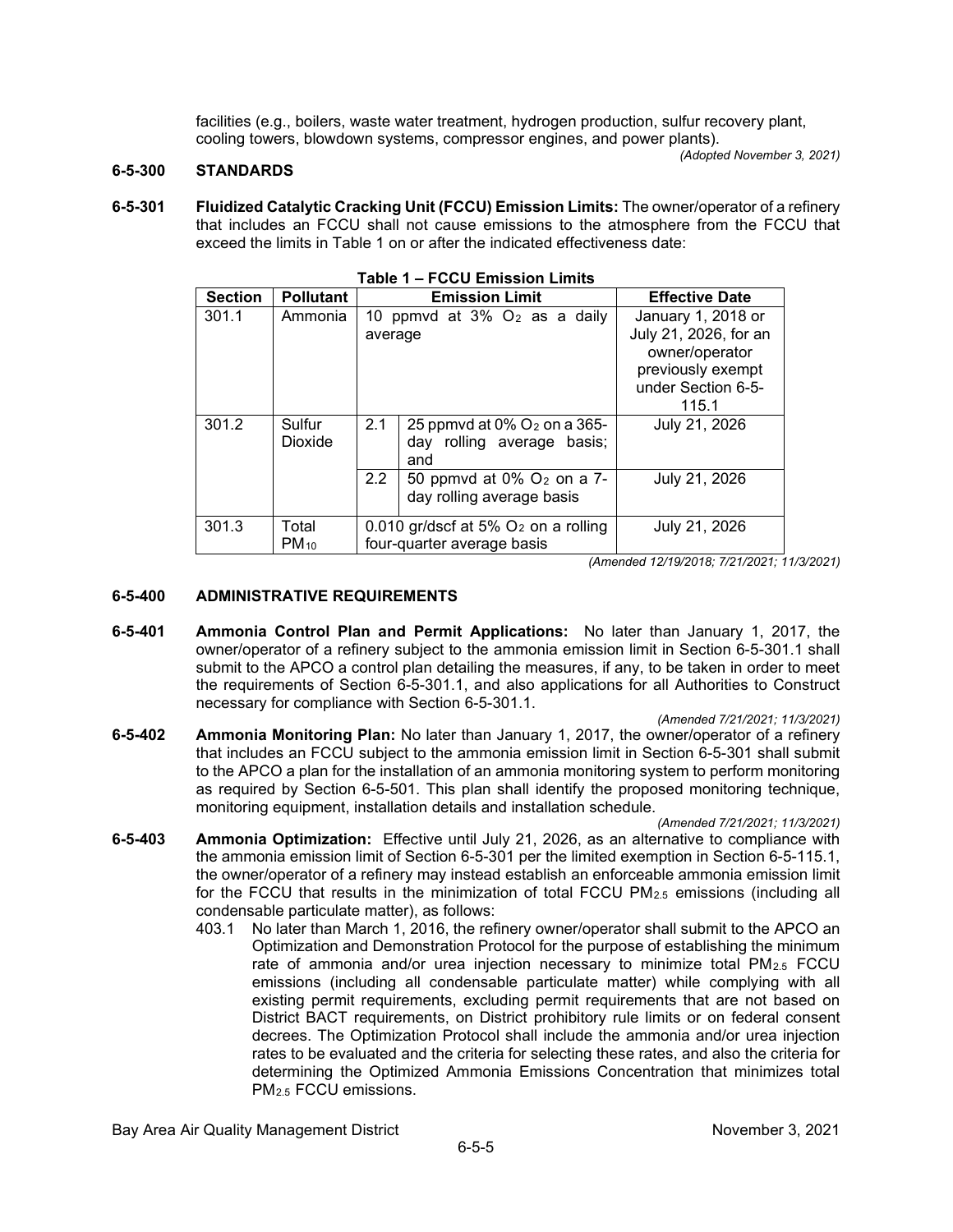- 403.2 Within 60 days, the APCO shall either approve or disapprove the Optimization and Demonstration Protocol.
- 403.3 The refinery owner/operator shall commence and complete the Optimization and Demonstration Protocol, approved by the APCO, no later than June 30, 2017.
- 403.4 The refinery owner/operator shall report to the APCO the results of the Optimization and Demonstration Protocol and the proposed Optimized Ammonia Emissions Concentration no later than August 31, 2017. No later than this same date, the refinery owner/operator shall submit a District permit application to 1) establish the Optimized Ammonia Emissions Concentration as an enforceable permit requirement, and to 2) relax any existing permit conditions that are not based on District BACT requirements, on District prohibitory rule limits or on federal consent decrees to the extent necessary to minimize total FCCU PM<sub>2.5</sub> emissions.
- 403.5 Disapproval of an Optimization and Demonstration Protocol, or a failure to meet any requirement or deadline in this section shall not constitute a violation of this rule, but shall preclude the applicability of the limited exemption in Section 6-5-115.1.

*(Amended 7/21/2021; 11/3/2021)*

**6-5-404 Reporting Requirements:** The owner/operator of a refinery that includes an FCCU subject to the requirements in Section 6-5-301 shall submit a written report for each calendar month to the APCO. The report shall be due by the 30th day following the end of the calendar month. The report shall be submitted electronically in an APCO approved format and shall include a summary of the data obtained from the monitoring systems required or source testing conducted pursuant to Sections 6-5-501 and 6-5-503.

*(Adopted 7/21/2021; Amended 11/3/2021)*

## **6-5-500 MONITORING AND RECORDS**

**6-5-501 Ammonia Monitoring:** The owner/operator of a refinery that includes an FCCU subject to the ammonia emission limit in Section 6-5-301.1 shall, no later than January 1, 2018, operate one of the following:

501.1 A mass-balance monitoring system that includes all of the following:

- 1.1 Parametric monitors that comply with District Regulation 1: General Provisions and Definitions, Section 1-523 to continuously measure the injection or addition rate (pounds per hour) of ammonia, urea or any other nitrogen-based additive into the emission stream, and;
- 1.2 Continuous emission monitors that comply with District Regulation 1: General Provisions and Definitions, Section 1-522 to continuously measure NOx and oxygen concentrations at appropriate locations to allow a calculation of the amount of ammonia and/or urea consumed in NOx-reduction reactions, and therefore the remaining, emitted amount of non-consumed ammonia.
- 501.2 Any other ammonia emission monitoring system approved in writing by the APCO.

*(Amended 7/21/2021; 11/3/2021)*

- **6-5-502 Sulfur Dioxide Monitoring:** No later than July 21, 2026, the owner/operator of a refinery that includes an FCCU subject to the sulfur dioxide limits in Section 6-5-301.2 shall comply with the monitoring requirements of District Regulation 1: General Provisions and Definitions, Sections 1-520 and 1-522.
	- *(Adopted 7/21/2021; Amended 11/3/2021)*
- **6-5-503 Total PM10 and Total PM2.5 Monitoring:** No later than July 21, 2026, the owner/operator of a refinery that includes an FCCU subject to the Total PM<sub>10</sub> emission limit in Section 6-5-301.3 shall implement one of the following:
	- 503.1 A source testing protocol that includes, at a minimum, one source test each calendar quarter for Total PM<sub>10</sub> and Total PM<sub>2.5</sub> emissions in accordance with the test methods listed in Sections 6-5-604 and 605. During each source test, the owner/operator shall monitor and record, at a minimum, all operating data for the selected operating parameters of the FCCU control equipment, fresh feed rate, and flue gas flow rate.
	- 503.2 Any other Total PM<sub>10</sub> and Total PM<sub>2.5</sub> emission monitoring system approved in writing by the APCO.

*(Adopted 7/21/2021; Amended 11/3/2021)*